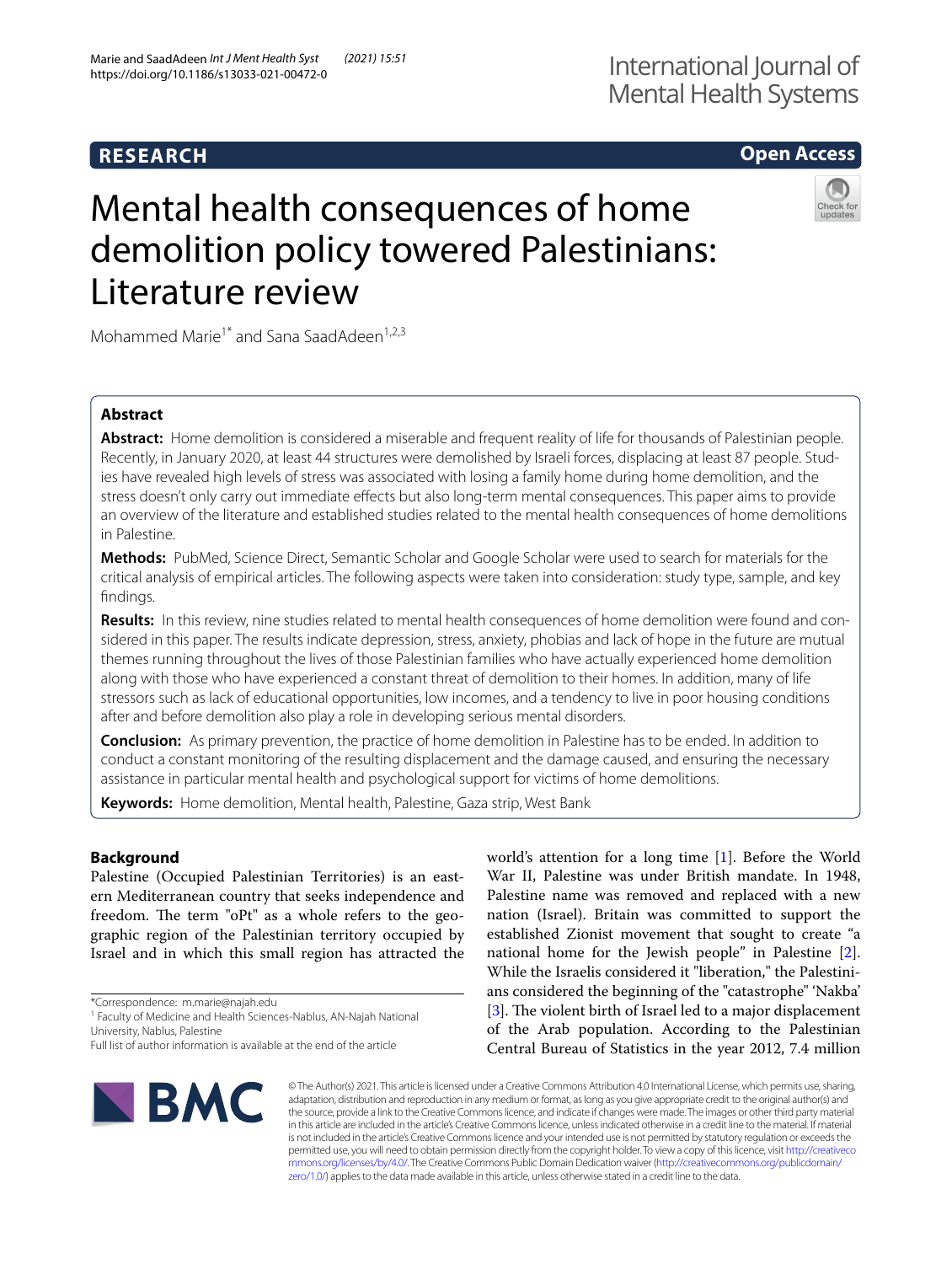(66%) of the global population of 11.2 million Palestinians have been displaced forcibly from their homeland [[4\]](#page-9-3). As a result, most of Palestinian people were evicted forcibly, displaced from their homes and became refugees into diferent neighborhood countries e.g. Jordan and Syria. The others remained in the occupied Palestine  $[5]$  $[5]$ .

In 2002, Israel started to build a physical barrier with parts of it isolating the Palestinians' cities and villages. Israel called it a 'fence' and Palestinians called it a 'Separation Wall' [[6\]](#page-9-5). In the years 2008, 2012 and 2014, there was a prolonged siege that included movement restrictions on food and individuals, especially in the Gaza Strip [[7\]](#page-9-6). One of the many ways in which the Israeli government controls the Palestinian population–alongside theses: Separation Wall, water shortages, the appropriation of Palestinian land and the segregation of Palestinians living in diferent occupied areas–is through home demolition [\[8](#page-9-7)]. Home has such a central meaning in Palestinian culture. It is not only a shelter, but also the heart of family life [[9](#page-9-8)]. Inside every Palestinian home there are mutual memories of pain and joy as well as attachment to familiar objects. Palestinians believe in the security of home since they consider being in place, as part of a family, and as a resident in their village and thus part of a broader nation. Moreover, the idea of security has a historical meaning, and this means that homes would be built for the express purpose of repelling invaders [[10](#page-9-9)].

The urban architecture of Palestine prior to 1850 was relatively elegant [[11\]](#page-9-10). Two types of house predominated in Palestine from the second millennium BCE through to the modern era: the simple house found commonly in rural areas and the courtyard house found mostly in urban centers  $[11, 12]$  $[11, 12]$  $[11, 12]$  $[11, 12]$ . The sense of "rootedness" and "unmediated connectedness" which characterized Palestinian Arab architecture was admired by many travelers  $[13]$  $[13]$ . The majority of Palestinians live in the same house and neighborhood their entire life, and moving to another house or neighborhood is not done regularly because in many cases they maintain strong social ties with their families and neighbors [\[10](#page-9-9), [14](#page-9-13)]. Although the behaviors of races and cultures difer among people around the world, the basic needs they satisfy are very similar. According to the psychologist Abraham Maslow, the need for shelter is one of the frst and most important human needs [\[15](#page-9-14)]. In any given year approximately 750 000 people lose their housing through demolition worldwide. In many instances, those living in locations targeted by demolition have little say in the disposition of their neighborhood and often face difficulty in finding appropriate replacement housing [[16](#page-9-15)]. Although, thousands of Palestinian populations throughout the Occupied Palestinian Territories (oPt) and (Palestinians who are living in occupied land since 1948) has received humanitarian

response to such practices through shelters, they were subject to the continuity of demolition or confscation [[17\]](#page-9-16). According to Amnesty International reports, it highlighted Israeli missile attacks on the Gaza Strip, which destroyed entire families. Most of their homes were crowded with relatives, and they were attacked by large missals. For example, the organization examined eight cases, in which Israeli attacks targeting at least 111 people were killed and civilian homes destroyed. Survivors described the terrible destruction of their homes as they searched the bodies of children and loved ones and most of the West Bank residents were very concerned about their relatives in the Gaza Strip during the military operation [[18,](#page-9-17) [19](#page-10-0)].

The WHO has deemed housing as a preexisting condition of health, since it is a fundamental human right and a major social determinant of health [[20,](#page-10-1) [21](#page-10-2)]. Worldwide, approximately 60% of the population have severe and disabling mental health disorders, which are expected to rise to 75% after severe trauma or loss [\[22](#page-10-3)]. According to WHO, an increase in the burden of mental and psychosocial disorders can be expected in a population experiencing prolonged occupation, lack of personal security, severe movement restrictions and human rights violations, including displacement in a post-confict situation" [[23\]](#page-10-4). In general, silent ethnic cleansing practices in Palestine in the past seventy years, the impact on mental health is one of the most important consequences for the Palestinian population [\[24\]](#page-10-5). Such of policy of house demolitions, along with settlements, restricted movement, exposure to threats or even killed, have left thousands of Palestinians subject to severe distress which could lead to major psychological and mental disorders [\[19](#page-10-0)].

According to the WHO, mental health challenges" is "one of the most important public health challenges" in the OPT [[25](#page-10-6)]. In general, there are many factors, including economic, political, social and cultural factors that play a role in determining the state of mental health and providing services to residents [[26\]](#page-10-7). It is well established that there is a gap between the mental health needs of the Palestinian population and the provision of mental health services. For instance, the mental health system faces specifc challenges related to occupation and political confict. According to Marie et al. [[27\]](#page-10-8) restrictions on freedom and movement greatly limit patients receiving care outside their area of residence, in addition to the cost of treatment, the inconsistent availability of medications on the WHO Essential Medicines List, as well as insufficient specialists and by absence of interdisciplinary teamwork.

Indeed, home demolitions can lead to multi-faceted negative consequences: family disruptions, loss of culture, loss of identity, mental health problems, et cetera.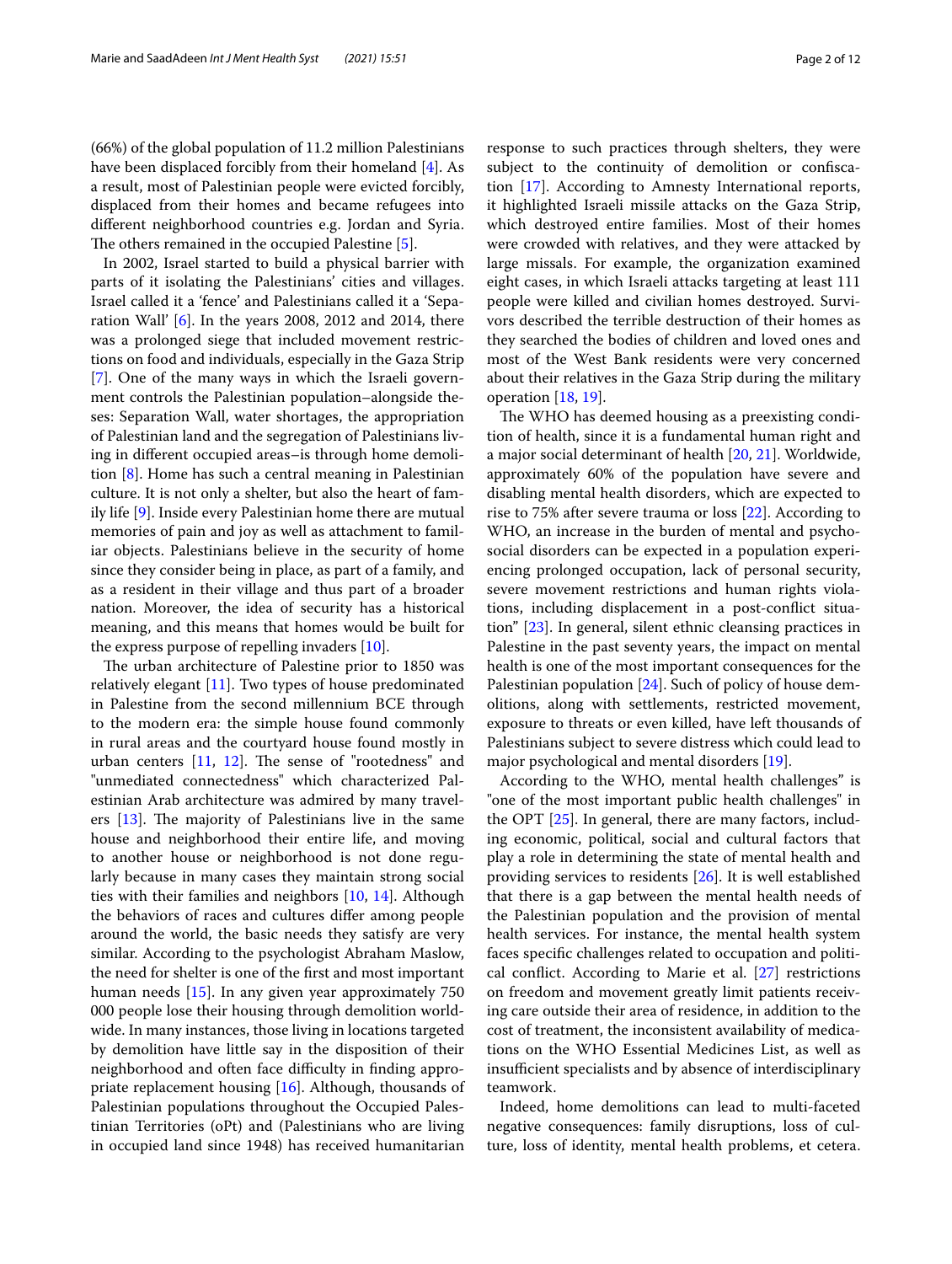Given these challenges in light of policy of home demolitions, there is a pressing need to look around mental health condition for whom experienced their homes demolished. This paper aims to provide an overview of the literature and established studies related to the mental health consequences of home demolitions for Palestinian families who have actually experienced home demolition along with those who have experienced a constant threat of demolition to their homes.

#### **Israeli home demolition policy**

The roots of Israel's house demolition policy date back to British Mandate, which has always been the overwhelming weapon of colonialism. The home demolition policy was implemented under Article 119 of the "Defense of Law (Emergency)" regulations. Although the British claimed to repeal the law upon their departure, the Israeli regime continued to use it  $[28]$  $[28]$ . The military government implements demolitions by either detonating the house with explosives or destroying it with bulldozers. When demolitions seem unattainable for technical reasons, the military government usually closes houses and closes their doors and windows using bricks or metal sheets. In cases of destruction and sealing, families are forbidden to rebuild their homes or use their lands in any way [[29\]](#page-10-10). For instance, during the frst year of intifada in 1987, 125 houses were demolished and 41 were sealed; in the second year, 158 houses were demolished and 80 were sealed; in the third year, 88 houses were demolished and 96 were sealed; and in the fourth year, 47 houses were demolished and 48 were sealed. In the ffth year (beginning December 1991) 8 houses were demolished and 22 were sealed [\[30](#page-10-11)].

Since the beginning of the second intifada in September 2000, the rate of house demolitions has risen signifcantly. According to the UN Office for Co-ordination of Humanitarian Afairs (UNOCHA) which monitors and maps house demolitions, East Jerusalem is experiencing an increasing number of demolitions and population displacement. In the ten years between 2004 and 2014, 516 housing units were demolished in East Jerusalem; 59 were carried out by the home owners to save the amount that Israel demands for demolition. As a result, more than 2000 Palestinians people have been made homeless. The vast majority of these homes belonged to Palestinians [\[5](#page-9-4)]. The Destruction and confiscation of Palestinian houses in East Jerusalem by the Israeli authorities, led to displacement and expulsion of the inhabitants. Men, women, and children were left homeless, mentally scarred, and economically and socially ruined, all because they tried to improve their lives and provide themselves with a place to live [\[31](#page-10-12)]. Recently, during the month of June 2019, at least 64 structures were demolished in the occupied Palestinian Territories (including East Jerusalem) by Israeli forces, displacing at least 60 people- including 27 children- and afecting a further 18,774 people [[32,](#page-10-13) [33](#page-10-14)]. During the month of January 2020, at least 44 structures were demolished in the occupied Palestinian Territories (including East Jerusalem) by Israeli forces, displacing at least 87 people- including 56 children- and afecting a further 205 people. Furthermore, in the Naqab desert, the entire Bedouin village of al-Aragib has been demolished three times during the month of January 2020 alone and more than 173 times all together in the past ten years [[34\]](#page-10-15).

On the other hand, the possibility of Palestinian construction is restricted severely. For instance, building is limited to only 13 per cent of East Jerusalem and only one per cent of Area C (which is totally managed by Israeli military forces). Moreover, more than 94% of the 3,750 requests for planning permission made by Palestinians between 2010 and 2012 were rejected by the Israeli authorities. As a result, Palestinians wishing to extend their homes or expand their communities in order to accommodate family and population growth face impossible bureaucratic barriers and have no other option but to build without a military permit [[5\]](#page-9-4).

According to Israeli authorities, Palestinian homes are demolished for various reasons: the land they own has been declared by Israel "open green space;" they have no building permit (which Israeli authorities rarely grant to Palestinians); the slope of their land is adjudged as "too steep;" their houses are too near settlements or Israeli only highways (although the houses were there frst), out of collective punishment for some action the punished people had nothing to do with, the "clearing" of vast tracts of land for military/security purposes, destruction for the sake of expanding roads, settlements and the "Separation Barriers;" houses "cleared" to make passage safe for settlers or for other security purposes, homes representing "collateral damage," and more of unjustifed causes [[35\]](#page-10-16).

Today, tens of thousands of Palestinians carry demolition orders with their hands and live-in fear, and they wonder when bulldozers will arrive to demolish their homes. The hidden message of the bulldozers is clear: "Get out." We uprooted you from your homes in 1948 and prevented you from returning, and now we will force you to leave from all of the Land of 'Israel' [[36\]](#page-10-17).

## **Methodology**

## **Search strategy**

The literature review in this article was gathered through searching in electronic databases. The following electronic databases were searched: PubMed, Science Direct, Semantic Scholar and Google Scholar. The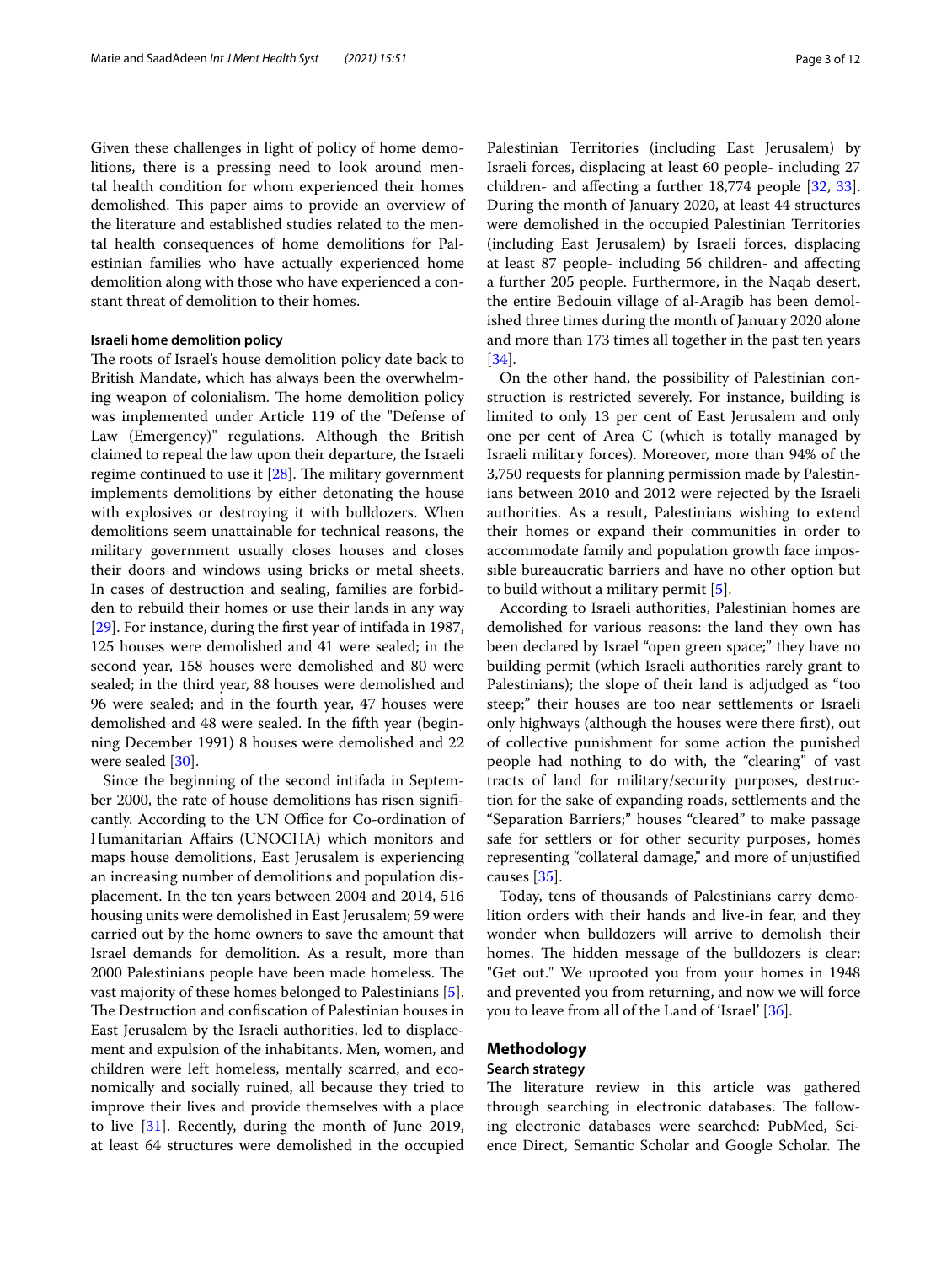keywords used in the searching process are: Home demolition AND Palestine, Home demolition AND Gaza Strip, Home demolition AND West Bank. Mental Health AND Palestine. Mental Health AND Home demolition. These words were also used to search in the Arabic language to identify articles indexed in An-Najah University Journal for Research. Search history and study fltration show in Additional file [2:](#page-9-18) Table S2. Twenty-five relevant articles and reports were included. Ten articles related to home demolition in West bank and Gaza. Seven reports related to Statistics of home demolitions in Palestine and nine articles related to mental health consequences of home demolition were found and considered in this paper. Additional papers -did not come to light in the electronic database search- were obtained via an examination of reference lists of published papers. The following aspects were considered for critical analysis of these articles: study type, the study instrument, aim, sample, and results. The study was conducted following the Preferred Reporting Items for Systematic Reviews and Meta-Analyses (PRISMA) guidelines shown in Additional fle [1](#page-9-19). The inconsistencies are resolved by consensus between authors which include the critical appraisal and the writing up of the sections.

## **Selection criteria**

Due to the lack of mental health studies in Palestine; all of the related articles about mental health consequences of home demolition policy towered Palestinians were included in this study. there were also practical difficulties to access to the studies in libraries shelves in east Jerusalem and the Gaza strip because of the presence of military barriers and the Separation Wall.

- A. **Quality assessment:** The quality assessment of each study was assessed according to a checklist. The checklist consists of the following items: including clear study aims, adequate sample size, response rate reported, and losses have given, an adequate description of data, appropriate statistical analysis. a representative sample (with justifcation), clear inclusion and exclusion criteria, valid and reliable measure of mental health. (SS) investigated independently assessed article quality, and inconsistencies were resolved by the principal investigator (MM).
- B. **Characteristics of included studies:** Searching history shown in Additional fle [2](#page-9-18):Table S1 and the characteristics of the included studies are presented in table Additional fle [2](#page-9-18):Table S2 (Studies Characteristics were added into two group Quantitative and Qualitative). After reviewing the depth of selected search fndings and obtaining necessary data. Nine studies regarding mental health consequences of

home demolition policy towered Palestinians, were included in this review conducted in Palestine (West Bank and Gaza Strip). The two reviewers independently charted the data, discussed the results, and continuously updated the data-charting form in an iterative process. We grouped the studies by the topic they studied. For the critical analysis of empirical articles, the following aspects were considered: study type, the survey instrument used, aim, sample, and the key fndings. A data-charting form was jointly developed by two reviewers to determine which variables to extract.

## **Results**

## **An overview of mental health consequences related to home demolition in Palestine**

Since the beginning of the Al-Aqsa Intifada, many children have experienced several traumatic events. Numerous studies and surveys were conducted on the impact on Palestinian children during and after the crisis. One of these studies aimed to assess the nature and severity of emotional problems among Palestinian children living in Gaza Strip whose homes had been bombarded and demolished. The sample consisted of 180 children: 91 (51%) who had been exposed to bombardment and home demolition, and 89 (49%) controls who had not. The sample completed self-report measures of posttraumatic stress, anxiety, and fears. The results showed children exposed to bombardment and home demolition scored signifcantly higher on total fear scores than did controls. The most frequently reported items of (post-traumatic stress symptoms occurring much or most of the time) in exposed children were: identifes event as extremely stressful (66%), difficulty in concentrating (58%), sleep disturbance (57%), and avoidance of reminders (52%). The most frequently reported fears of children exposed to home bombardment were: being at a high place, you feel that it will collapse (69 of 91, 76%), feeling scared in a dark place (65, 71%), fears of being in a closed space (63, 69%), fears of height and high buildings (63, 69%), fears of things and people the child knows will not hurt him (61, 67%), and fears of having an untreatable disease (58, 64%) [[37\]](#page-10-18).

Studies have shown fear and lack of feeling safe is one of the most causes of mental disorders, such as anxiety, phobias, and depression [\[38](#page-10-19)]. Under normal circumstances, families use the physical structure of their home to ensure privacy and safety, opening the door to welcome guests and closing it to refuse entry to unwelcome outsiders. By using fve focus groups, a study conducted in 2008 to draw out narratives of 32 Palestinian women who were afected by political violence. Respondents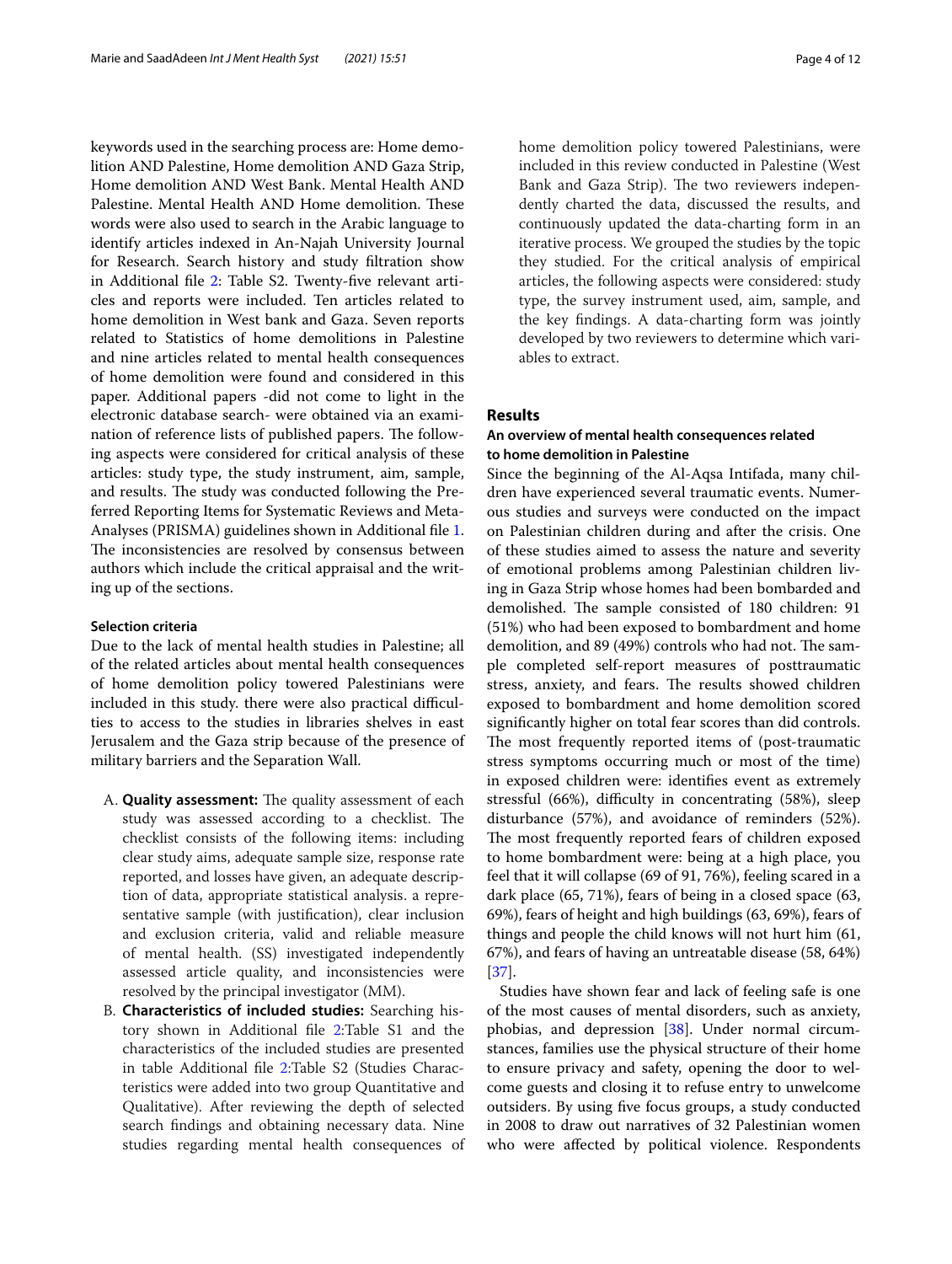were drawn from general health, children's and eye-care clinics. The groups included the following number of participants: Hebron(5), Nablus(7), Jerusalem(4), Qalqiliya(10), Tulkarem(6). Women described how they mobilized the home for economic, familial and cultural survival. Surveillance, home invasions, and actual or threatened destruction of women's home environments provoked fear, anxiety, grief, humiliation, and helplessness, particularly as women struggled to protect their children. Women's narratives of relentless surveillance highlight their constant doubt regarding the integrity of their homes. One woman said simply, "This is our life," and other said, "Where is our freedom?". Under incessant surveillance, home is no longer a refuge of privacy and autonomy but rather a place of fear and insecurity. One woman from Balata refugee camp in Nablus said, "Every night, near 2:00 am, Soldiers start to scream, shoot, and torment our neighborhood. They have entered our house many times for no reason, with no consideration for children or elders creating fear by using forceful [\[39](#page-10-20)].

For indigenous people, prolonged residence in one place and attachment to their land are signifcant elements of collective identities. As a result, forced displacement and threat of home loss may prompt fear of identity loss, and might be related to high stress levels and posttrauma [[40\]](#page-10-21). In addition to, when this spatial identity is interrupted by confict, communities can become dysfunctional, and this can have serious impacts, including psychological disruption  $[41]$ . The Arab Bedouins have lived in the Negev (Naqab), now part of Israel's southern region, since long before the establishment of the state of Israel in 1948 [\[42](#page-10-23)]. Arab Bedouins are among the poorest and most disadvantaged groups in Israel [[43](#page-10-24)]. About half of the Arab Bedouins—some 90,000 people—now live in shacks and other temporary dwellings without access to basic infrastructure [[44\]](#page-10-25). A cross-sectional study was conducted between July 2008 and January 2009 among Arab Bedouin women through 14 Mother and Child Health (MCH) clinics in southern Israel. Their ages were between 18 and 49 years. A total of 464 women agreed to participate in the study and were interviewed by using a structured Arabic-language questionnaire to examine the relationship between risk of home demolition and symptoms of depression (DS). The participants' women were asked: Is your house threatened with demolition? In addition to the housing characteristics such as the type of building, house crowding, electricity and water supply, and house location: whether the house was located in a legally recognized or unrecognized village (by the Israeli government as legal). Results showed that 27.2% of participants reported that their house is under threat of demolition. Women living in a house under threat of demolition had signifcantly higher Depression Scale

(more than six symptoms a week). Furthermore, these women had poorer education, family source of income, and literacy, compared to those in stable housing. Also, sixty four percent of them reported that their house was not connected to the electrical grid and house crowding was greater than those in stable housing. The Study found threat of housing demolition creates higher Depression Scale, even after adjusting for women's, physical features of the house, and house location [[45\]](#page-10-26).

Overall, studies have shown that displaced persons tend to live in poor housing conditions and to have low security and income, since they lose all of their belongings and social standing when they are displaced [\[46](#page-10-27)]. Several Non-governmental organizations NGOs have reported about the consequences of home demolition has on the victims. For example, Save the Children UK in 2009, completed a research study on the pressures and impacts associated with forced displacement in the occupied Palestinian territory. The research aimed to investigate the striking vulnerabilities of families living in high-risk areas with regards to their housing conditions, access to basic services, socio-economic status and their psychosocial well-being. The survey included 1,057 individuals in randomly selected locations throughout the West Bank and Gaza. A total of 472 random interviews were also conducted in locations where people were at high risk of displacement, defned as Area C locations in the West Bank and locations near or adjacent to the Gaza bufer zone, a closed military area around the full perimeter of Gaza. The results showed the main reasons for displacement in west bank were Israeli orders. (31%), house demolition (23%) and inadequate shelter (15%). While in Gaza, the main factors behind displacement were house demolition (48%) and a lack of personal security (28%). Findings showed families that have been displaced fare signifcantly worse in terms of living conditions, socioeconomic impacts and psychosocial well-being than they did before their displacement, regardless of the reason why they were displaced. In addition, children of those families who have been displaced because of their demolished houses showed a decline in their mental health, suffering from traumas, sleeping problems, becoming withdrawn, depressed and anxious [\[47\]](#page-10-28).

Al-Maqdese, is also one of the non-governmental organizations that have reported about consequences of home demolition has on the victims and also were responsible and dedicated to defend and protect the rights of Palestinians in East Jerusalem through carrying out face to face interviews and documenting the testimony of the people of East Jerusalem as well as legal support. The interviews were carried out with the assistance of a qualifed psychologist, a feld researcher and a translator who are all permanent members of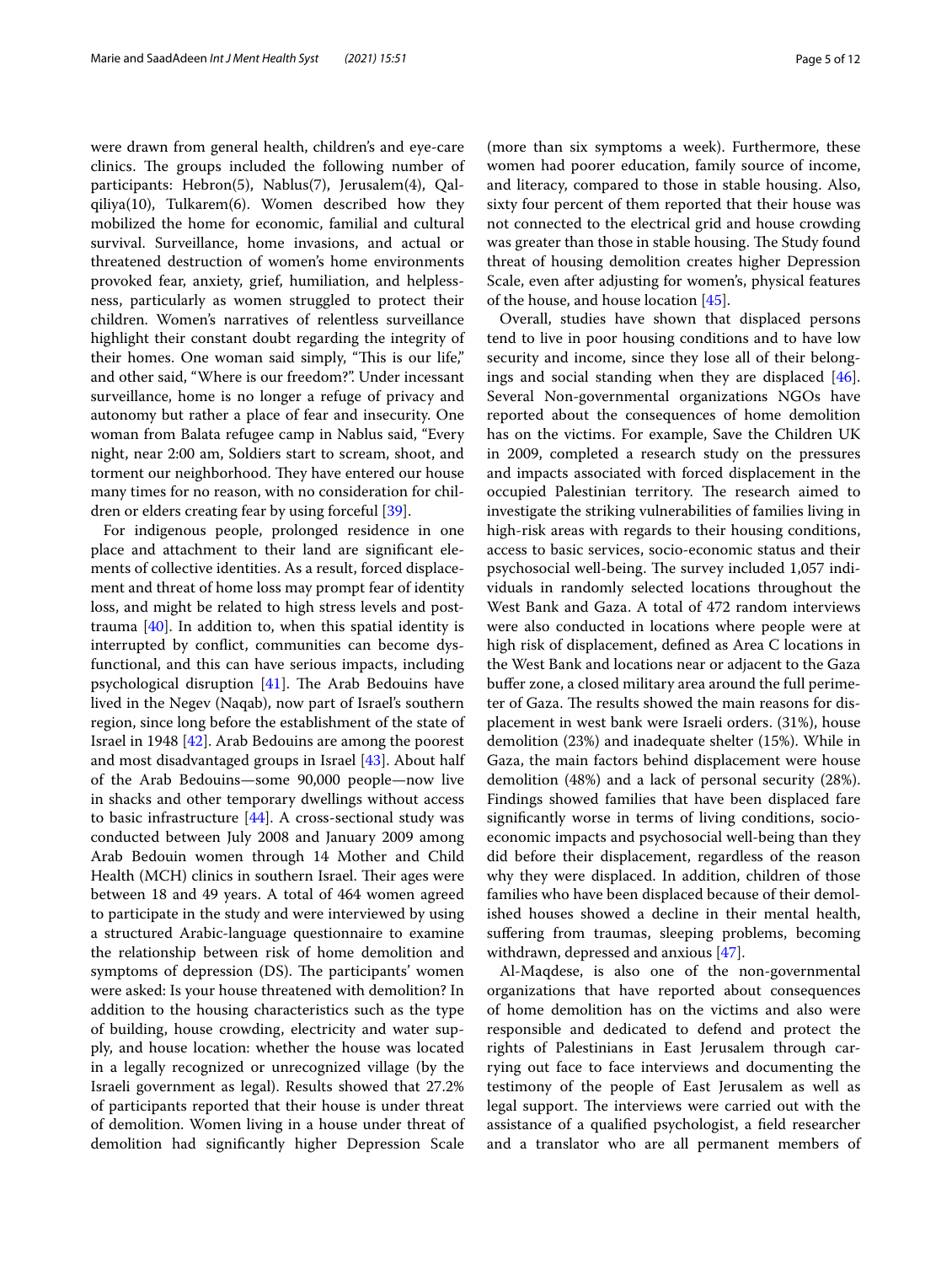Al-Maqdese staf. Al-Maqdese carries out regular workshops and counselling sessions with a large number of women afected by the housing demolitions in the city and as such the members of staff posess an in depth understanding of the situation of these women and the issues that most affect them. Al-Maqdese also offers psychological counselling for individuals adversely afected by housing demolitions in the city. For instance, all of the women to some extent, described the ongoing mental anxiety that results from the threat and experience of the loss of her home. Depression, anxiety, fear, and a lack of hope for the future were all common themes running through the interviews. Moreover, many women testifed that not just her mental health but also her physical health has deteriorated as a result of the ongoing stress, fear, and anxiety associated with housing evictions, and the resultant displacement. According to Al-Maqdese Psychologist Zeinab Kaloti said, "Throughout my work I have worked with women sufering from the mental and physical efects of their home demolitions, some of them have been diagnosed with mental illness. Some sufered from Post-traumatic Stress Disorder (PTSD) showing symptoms such as anxiety, fainting, severe sweating and forgetfulness. Others sufered from Phobias, which presented themselves as extreme and abnormal fear when mentioning or seeing an Israeli soldier or member of the police force, this type of phobia is known as a 'simple phobia'. Two women whom I met for treatment sufered from involuntary urination and one from Schizophrenia. One woman I treated sufered from Paranoid Schizophrenia which included the symptoms of suspicion, and auditory hallucinations while still others sufered from severe depression and anxiety" [[31](#page-10-12)].

Another example of these NGO's: Al Haq [[48](#page-10-29)]. This NGO based in Ramallah calls themselves an independent Palestinian human right organization documents all types of human rights abuses in the Palestinian Territories and has several feldworkers in the West bank. Palestinian families that have been a victim of human rights abuses can request their help. One thesis study was conducted in West Bank in 2015 and the researchers took the ability to access Al-Haq database and by using the search strings, respondents were chosen. Then, Al Haq feld worker of the specifc area called the respondents that were selected. The number of families who agreed to the interview in this study were distributed in diferent cities: Al–Far'aa refugee camp, south of Janin (1), Aida Refugee camp, near Bethlehem (1), Bethlehem (1), Hebron (3), Janin refugee camp (2), Jerusalem (2), Kufr Qaddum, between Nablus and Qalqilya (1), Nabulus (1), and Qalqilya (1). The families indicated that the Israeli forces appear mostly after midnight, to demolish the house. In all cases the soldiers closed and surrounded the area, not letting anyone in or out of the neighborhood. Soldiers entered the house without a warning and forced the family members out the house. In only a few cases, the family received a few minutes to collect their important belongings before their house was demolished. In most cases, the demolition was carried out by explosives combined with a bulldozer. Most participants explained that the home demolition made them anxious, and put under a high level of stress on the families. The period after the home demolition was perceived so stressful. It afected their daily lives, and ability to go to school or work or had concentration problems. Parents reported behavior changes and children deteriorated in school. For instance, children started sucking thumbs, wetting their beds or stopped allowing breastfeeding. Furthermore, children were sad, more nervous and scared [\[49](#page-10-30)].

On the other hand, there are some established studies that have been conducted to explore adolescent response to home demolitions. For instance, by using multi-group, cross-sectional study was conducted among adolescents in three groups in Bedouin villages, living in a recognized/legal village with no demolition, adolescents living in an unrecognized/ illegal village with no demolition, and adolescents living in an unrecognized/ illegal village with home demolition in order to examine how coping resources explain emotional reactions of anger and anxiety, in the context of threat of house demolition. The study was carried out during 2010–2011 and included 910 participants, of whom 411 adolescents lived in unrecognized villages where 193 of them experienced home demolition. Participants flled out a questionnaire including demographics, coping resources and emotional reactions. Results showed that adolescents from unrecognized villages whose homes have been demolished reported the highest stress reactions compared to the other groups. In addition, they reported signifcantly higher levels of state anger, state anxiety, and less hope compared to those whose homes were not demolished in an unrecognized villages and recognized villages. Those adolescents living in an unrecognized village with demolition, a negative correlation was found between hope and both anger and anxiety. The study concluded that demolition in the unrecognized villages is frequent, and due to the collective nature of these villages, adolescents, even if their own home was not demolished are in a state of continuous and intense exposure to the stressful situation of house demolitions [[50](#page-10-31)].

Moreover, response/coping strategies such as receiving help from organizations, relying on social support networks and selling property are being used more widely in high-risk areas compared to the rest of the OPT. However, in high-risk areas, either coping strategies are either dwindling or not available [[47](#page-10-28)]. A descriptive study was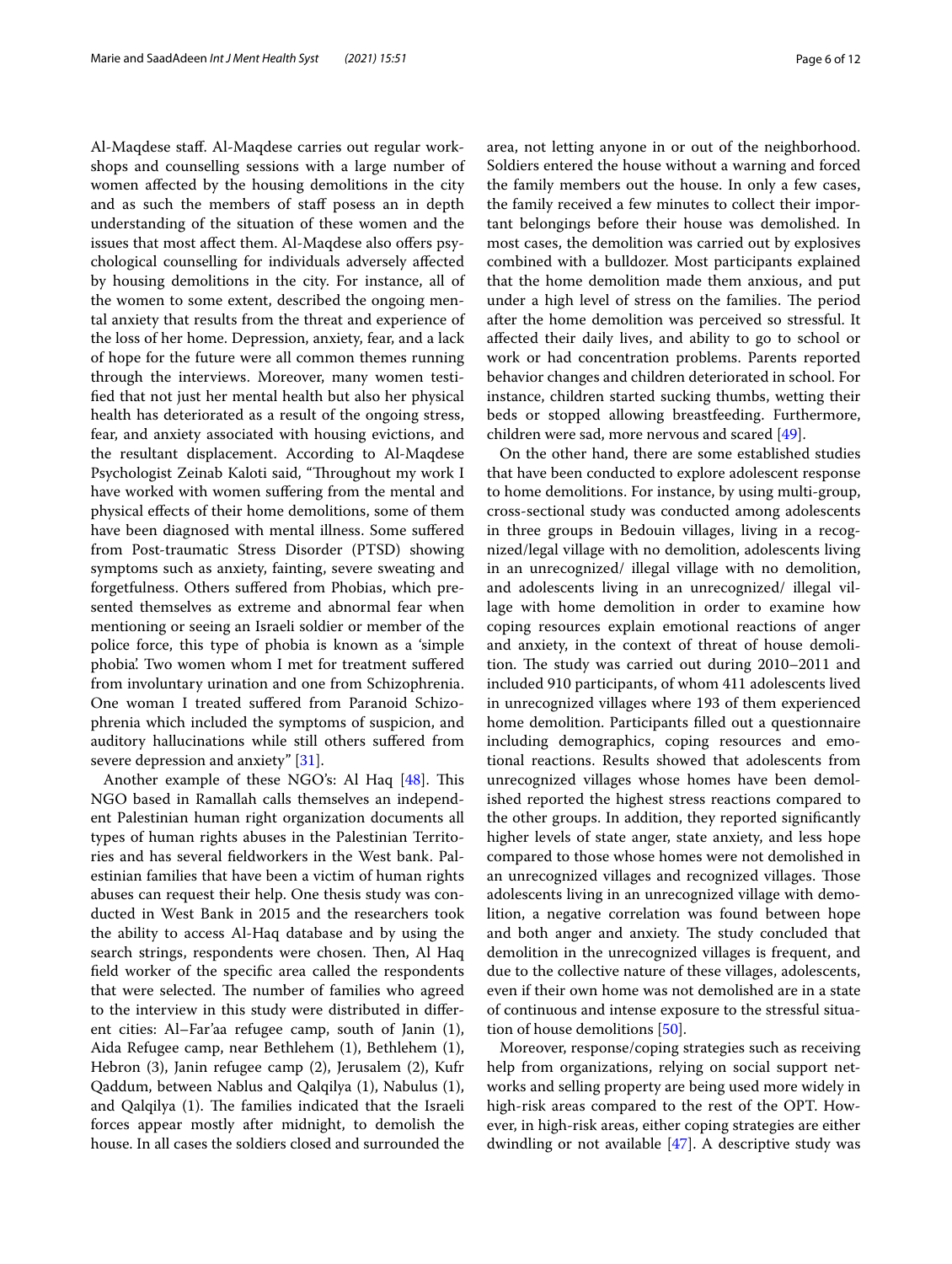conducted in 2010 aimed to explore stress reactions of anxiety, anger and psychological distress as well as coping strategies among Bedouin Arab adolescents who were being exposed to the threat of house demolition in the unrecognized Bedouin villages in the Negev. The sample included four hundred and sixty-fve Bedouin adolescents their age between 13 and 18 living in 19 unrecognized villages in southern Israel. No inclusion or exclusion criteria were used apart from age. Adolescents flled out self-report questionnaires, which included demographics, objective and subjective exposure to house demolition, state anxiety, state anger, psychological distress and Adolescent Coping Scale. Half of the sample reported their houses had been destroyed; a majority (92%) knew someone whose house was destroyed, and 82% knew someone who was physically hurt as a result of house demolition. Only 4% reported no exposure to any aspect of the fve parameters of house demolition. Furthermore, adolescents reported their fear and danger of house demolitions for themselves, for their close family and extended family, for their friends and for people in their villages. Regarding coping, the study concluded that the nonproductive emotional coping strategies were positively linked to the psychological reactions for both groups, meaning that the greater the use of emotional coping, the more severe anxiety, anger and psychological distress [\[51\]](#page-10-32).

During the interviews that carried within these studies, even more traumatic is the loss of so much that has personal and symbolic meaning. Photographs and personal papers, all dumped by a bulldozer into a damaged disreputable heap, alongside the stable necessities of everyday life–furniture, pots and pans, toilets, beds and toys. After a house is demolished, individuals must cope with the trauma in an environment of family trauma, which makes it much more difficult to receive the needed care. For children, who would normally be protected and cared for by their parents, the initial trauma is magnifed. For instance, a young child who underwent a severe psychotic breakdown a few years after experiencing his home demolished several times [\[8](#page-9-7)]. Immediately after the demolition, most families are forced to fnd housing wherever they can, either crowding together or breaking up the family unit. A descriptive study was conducted in 2006 through collecting and analyzing stories reported by children in their everyday environments for example, their neighborhoods, schools and homes in the Gaza Strip. Six focus groups with 91 children aged 10–18 (48 female and 43 male) were conducted in Arabic by three local social workers who were known to the community. Their stories reveal that the demolitions of the family homes have been widespread and many families have found themselves on the streets with their children. They explained that the only safe place that provided shelter for a large number of displaced persons was school. When children were asked about the most painful incident that had happened to them, they all talked about losing their homes and becoming refugees in their own neighborhood. For them this internal displacement was perceived as a 'double sufering'. Sufering from the efect of military occupation and its aggression that caused the loss of the home, and the social consequences of such loss that turned them into vulnerable individuals in their own societies. This was accompanied by feelings of subjugation, desperation and oppression. Twelve-year-old Suliman was very upset to have to live in the school, and said that "we want our schools to be for learning only, not for living in, just for education". *While Samar, a 13-yearold girl, commented: 'I felt the "qaher" [subjugation] and fear and was sad for our house'*. Nawal, a 13-year- old girl, stated that 'we girls sufer more, girls without a home, is like being naked in public'. Another female child reported that female children perceived the loss of home as harder on women and girls. On the other hand, those younger children who had lost their homes reacted to their losses by trying to normalize their day-to-day activities. Many of them stated that directing their energies toward playing and helping others was a refuge and helped them to cope with their losses. Manal, a 14-year-old girl stated, while tears were welling up in her eyes: "I can't even fnd words that could express to you how hard is it to lose your home, and see a bunch of stones, rubbles. But, seeing it this way is what motivated me to study, to help and support all friends and families that lost their homes" [[52\]](#page-10-33).

## **Discussion**

Home demolitions are a miserable and frequent reality of life for large part of Palestinian people. As a result, the social, economic, and psychological impact on individuals, families, and societies was clearly afected negatively [[5\]](#page-9-4). In general, many theories have been suggested over the years to explain the developmental changes that people undergo over the course of their lives [[53\]](#page-10-34). For example, the loss has been linked to symptoms of depression, the threat of anxiety, and frustration of aggression [\[54](#page-10-35)]. For Palestinians, the severe stress caused by losing a family home, and in fact the risk of its destruction, can't only have just immediate, but long-term effects on the health of family members [[31\]](#page-10-12). Moreover, threatened demolition and risk for displacement in the future might result in a situation in which "people live in constant fear and anxiety", with many essential items packed in case of demolition "happening suddenly, and they have to evacuate the home immediately." The probability of demolition itself, long before the soldiers arrived to destroy a house, is an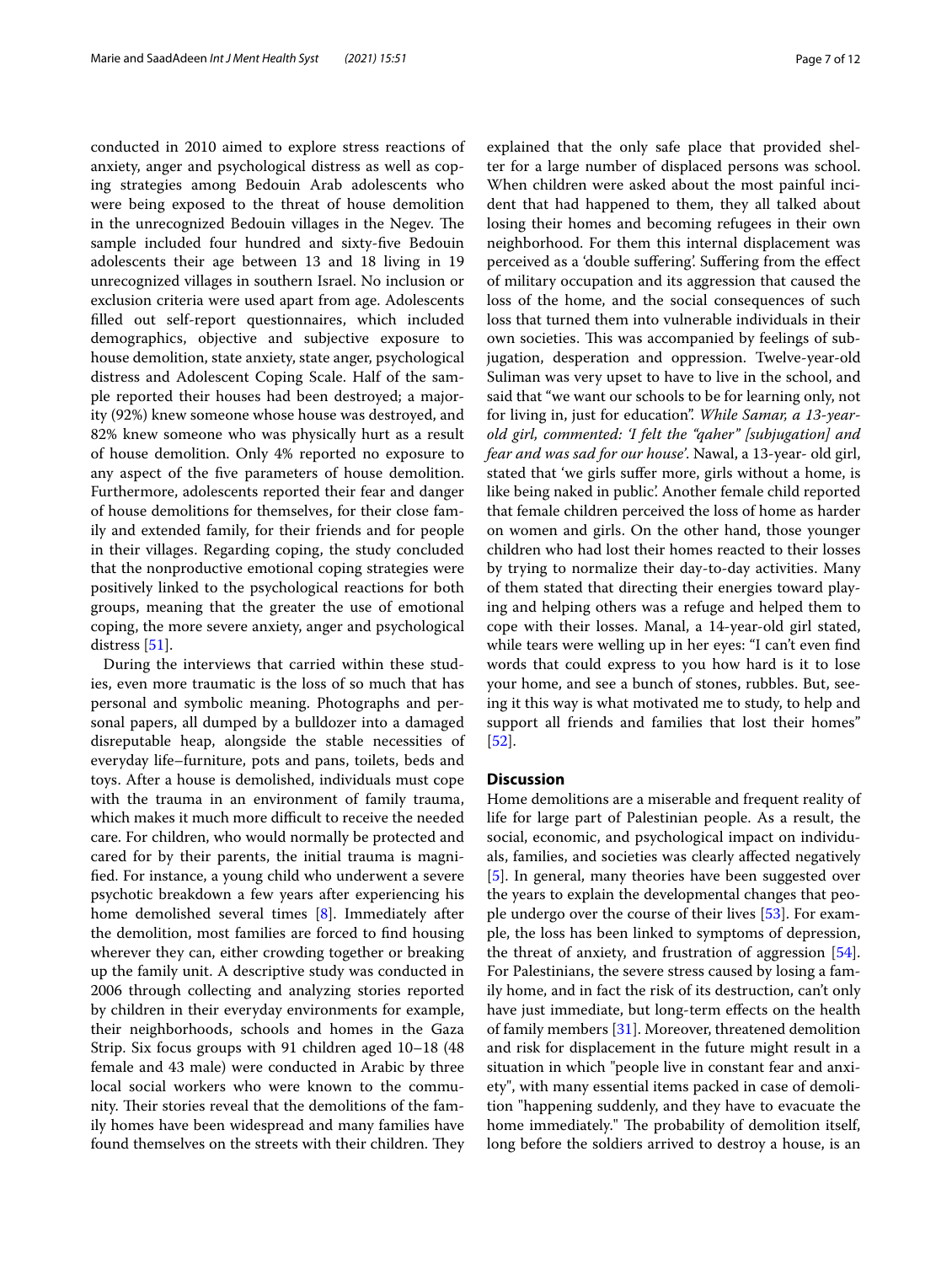afective form of violence against the residents of Palestine, as life under threat of demolition becomes loaded with fears and anxieties about the disturbing future and the violence that it carries, because such a policy of afective demolition actually works by making it easier to anticipate fear and anxiety [\[55](#page-10-36)]. It was clear from previous studies presented in Palestine that depression, anxiety, fear and lack of hope in the future were common themes running through interviews, for example, among women and their families in East Jerusalem and Arab Bedouin villages, especially since they are responsible for the struggle and protecting their children [\[31,](#page-10-12) [45\]](#page-10-26). In the Palestinian context, efforts to assert the right to home and place can be understood as an ongoing defense of the rights of residents to safety, identity, and well-being for not only themselves, but also for their children, families and communities  $[56]$  $[56]$ . Therefore, there is a pressing need to look around mental health condition for whom experienced their homes demolished along with those who have experienced a constant threat of demolition to their homes.

In general, parents, especially the mother, are the frst to build a relationship with the child, thus they play the most important role in developing the child's mental and emotional characteristics and contribute crucially to the child's health or illness. It is well established that behavioral disorders among children refect the psychological problems of parents, as the mental illness of either parent will increase the possibility of a child's mental disorder [[57](#page-10-38)]. For example, a descriptive study showed that primary school children whose parents sufer from poor mental health also have more severe behavioral and emotional problems [\[58](#page-10-39)]. From previous studies presented in Palestine, it was clear that the period following the demolition of the home was very stressful for the parents and had a refection on their children. For example, parents reported behavioral changes and children deteriorated in school. They also started sucking thumbs, wetting their beds or stopped allowing breastfeeding. Children were sad, more nervous and scared [[49\]](#page-10-30). In general, a proper understanding of such a process and awareness of their own problems, along with developing parenting skills of coping can help parents reduce behavioral problems in children.

According to WHO, "The quality of housing has major implications for people's health [\[59](#page-10-40)]. Research has shown that exposing to poor housing conditions, such as moisture, leakage and insufficient heating, increases the risk of respiratory infections and asthma, and to more serious conditions such as tuberculosis [[60\]](#page-10-41). From previous studies presented in Palestine, families who were threatened with demolition, along with families who had been displaced, were living in poor housing conditions.

These findings suggest a strong, long-term impact of persistent poor housing on health and mental health particularly. Studies have shown that people who live constantly in poor housing conditions today are more likely to develop poor housing conditions in the future. Moreover, the stress and anxiety of poor housing may last for a long time after the housing problems of individuals have improved  $[61]$  $[61]$ . Therefore, health services need to pay attention to these housing conditions, develop a clearer understanding and considering their implications throughout several aspects particularly mental health status as soon as possible.

Ordinarily, when a family has to move because of the home demolition, people lose their social network in their neighborhood. It was clear that sufering from the efect of military occupation and its aggression that caused the loss of the home, and the social consequences of such loss, turned them into vulnerable individuals in their own societies. When children were asked about the most painful incident that had happened to them, they all talked about losing their homes and becoming refugees in their own neighborhood [[52\]](#page-10-33). Overall, neighbors in Palestine are seen as a fundamental cornerstone of society and neighborhoods consist of a lot of family members and being a 'good' neighbor is seen as an important duty  $[14, 14]$  $[14, 14]$  $[14, 14]$  $[14, 14]$  $[14, 14]$ . This may justify why younger children who had lost their homes reacted to their losses by trying to normalize their day-to-day activities by directing their energies toward helping others and helped them to cope with their losses  $[52]$  $[52]$ . Therefore, positive social support can play a crucial role in lowering psychological consequences. The social support for both families and neighborhoods helps individuals to cope with some of the problems [[46](#page-10-27)].

Moreover, coping resources can be signifcant in reducing emotional responses because it helps in mediating the relationship between exposure to stress and psychological outcomes. Most models of coping assume that individuals who cope more efectively with stressful life events show lower levels of anxiety or depression [\[62](#page-10-43)]. Whereas several studies found that during acute violent situations (with political background) emotional coping strategies of denial and distancing were used more frequently [\[63](#page-10-44)]. It was clear in both groups of adolescents who participated in the study mentioned above [\[50,](#page-10-31) [51](#page-10-32)] that emotional coping strategies were linked to more anxiety, anger and psychological distress. Moreover, adolescents are at the stage of developing personal styles of coping. This developmental period also introduces abilities to deal with sources of confict or stressful events in a variety of contexts  $[64]$  $[64]$ . Therefore, intervention and prevention programs should target facilitating coping strategies, which can help adolescents adjust in such a crisis.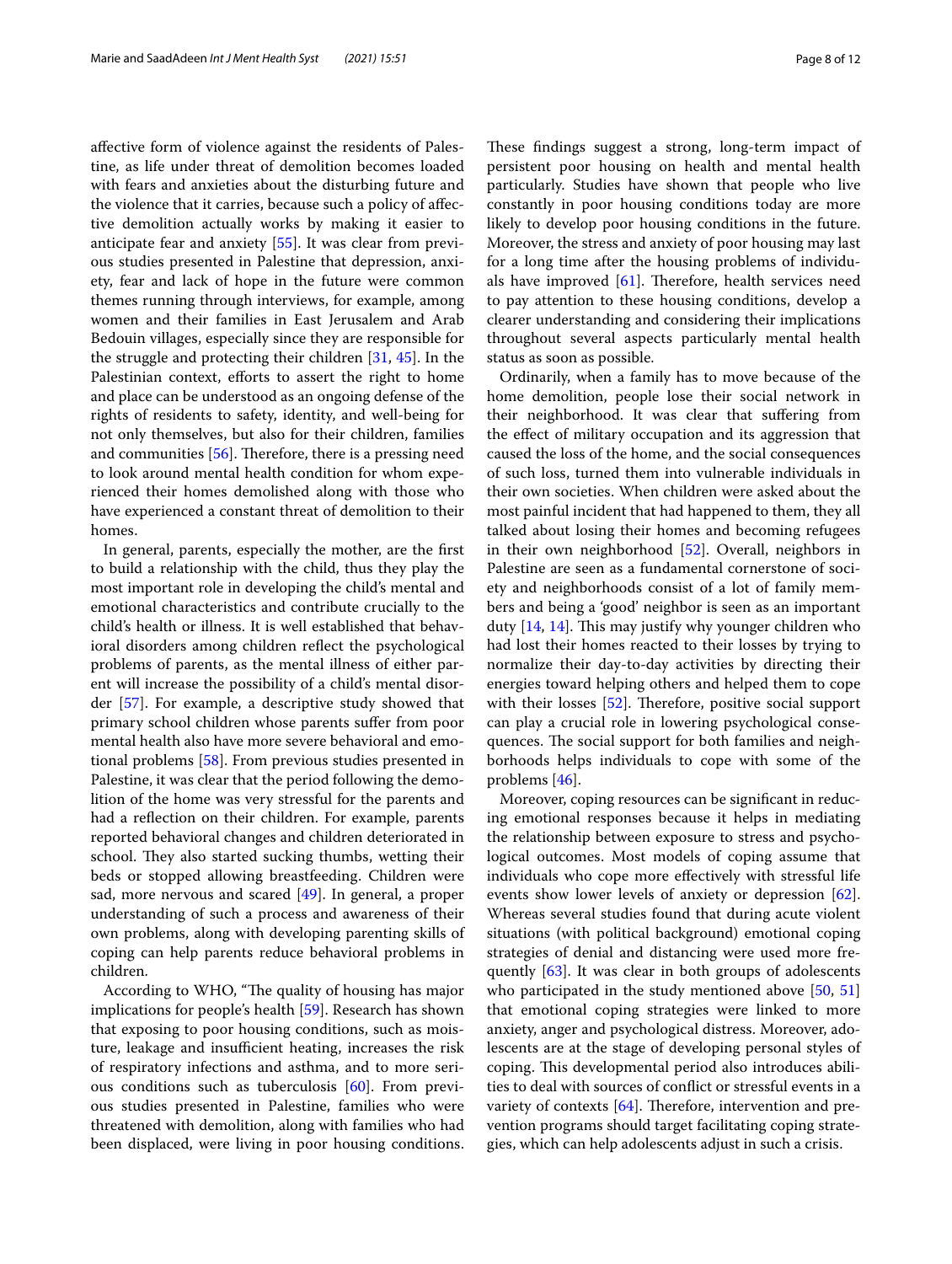Home demolition is a traumatic and difficult event for all the members of the family [[65\]](#page-10-46). Interviewing traumatized people about traumatic events is difficult and might lead to additional problems [[66\]](#page-10-47). For instance, respondents can endure extra stress because of retelling traumatic events. From the previous presented studies in Palestine, it was clear most of the researchers have used focus groups methods. It could be because these groups allow victims to share their sufering and tell their stories in their own environment while learning about each other's ordeals, acknowledging their pains and hardships, sharing their own techniques of coping with loss, and even planning future supportive actions  $[52]$  $[52]$  $[52]$ . Those participants especially children who were silenced by fear and trauma may be able to speak up and share their ordeals, while being encouraged by the voices of the other children that spoke, wrote and resisted oppression even before any intervention. Therefore, as an interviewer, it is necessary to understand the impact of trauma on the brain, adjust the interview technique accordingly, and focus on empowering the interviewee. This would enhance their ability to recover from trauma.

Although many Palestinians have lost their security and stability after being demolished, more are still in place, competing on a daily basis with threats to the safety, quality and safety of their home environments [[49](#page-10-30)]. Studies have shown value of both physical and psychological support in reducing the efects of war-related trauma, as well as the role of religion and cultural practices as methods of dealing with confict situations [\[66](#page-10-47)]. Several factors seemed to lower the consequences of home demolition and seemed to work as a type of a coping mechanism among Palestinian population. Religion seemed to be a great supporter to cope with the consequences. For instance, Palestinians indicated that they would be rewarded and were able to fnd peace with their home demolition [\[50](#page-10-31)]. In addition, the faith and religious practices have positive efects for Islamic Palestinian population in reducing anxiety level such as praying and reading The Holly Quran. It enhances their resilience and ability to recover from continuous adversities and traumas. In addition to "Sumud Culture" which developed by Palestinians as a resilient response to the history of continuous traumas and threat to their existent on their homeland [[67\]](#page-10-48).

Overall, it is widely recognized that homes are critical sites for safety, meaning, belonging, and refuge, in addition to their important role in the formation and fortifcation of individual and collective identity and the nourishment of families and relationships [[68\]](#page-11-0). As a result, losing one's home can lead to a loss of identity, because the physical home is an important part of an individual's identity  $[32]$  $[32]$  $[32]$ . As a result, home demolitions can alter, destroy Palestinians' entire persona, and create diferent experience for each of men, women and children [[36\]](#page-10-17). Personal identity must be protected under human rights law from deterioration and destruction. Because such of these inhuman and degrading handling afects a person's sense of identity. Violations the group's full identity through war crimes against humanity can kill lives, which necessarily means our individual identities. On a large context, it could lead to genocide or ethnic cleansing so that their identity no longer exists  $[69]$  $[69]$  $[69]$ . Therefore, there is a need to develop a comprehensive and coordinated response between human rights organizations and mental health services to prevent displacement and home demolition through providing a protection for those who have been displaced or at risk of displacement with a special focus on their specifc needs and vulnerabilities [[47\]](#page-10-28).

In summary, it seems from above presented studies in Palestine that the psychological problems and mental consequences always follow the process of demolition or even the threat of demolition. Children, adolescents and women were a particularly vulnerable target group. Psychological problems were associated with diferent traumatic experiences and difficult events for all the members of the family. In some cases, trauma decrease children resilience since they became sad, more nervous and scared. Moreover, women may be particularly afected and signifcantly sufered of depression because they are a more vulnerable group in society for example: Arab Bedouin women, especially while they are working as the main caregivers in their families. Incidentally, while men are traditionally seen as family providers, there are no specifc studies exploring their experience as husbands or parents and how they'll cope. Therefore, to investigate the mental health of them, there is a need for drawing attention to the importance of providing an updated database in order to deal with several aspects of scientifc research in Palestine and enhance the collaboration between all researchers.

## **Conclusion**

Depression, stress, anxiety, phobias and lack of hope in the future were mutual themes running throughout the lives of those families who have actually experienced home demolition, along with those who have experienced a constant threat of demolition to their homes, as well as many stressors of life such as lack of educational opportunities, low incomes, and a tendency to live in poor housing conditions after and before demolition also play a role in developing more mental disorders. Recommendations include ending the practice of home demolition in Palestine as a primary prevention. In addition, there is a great need to conduct a constant monitoring of the practice of home demolition in the OPT, the resulting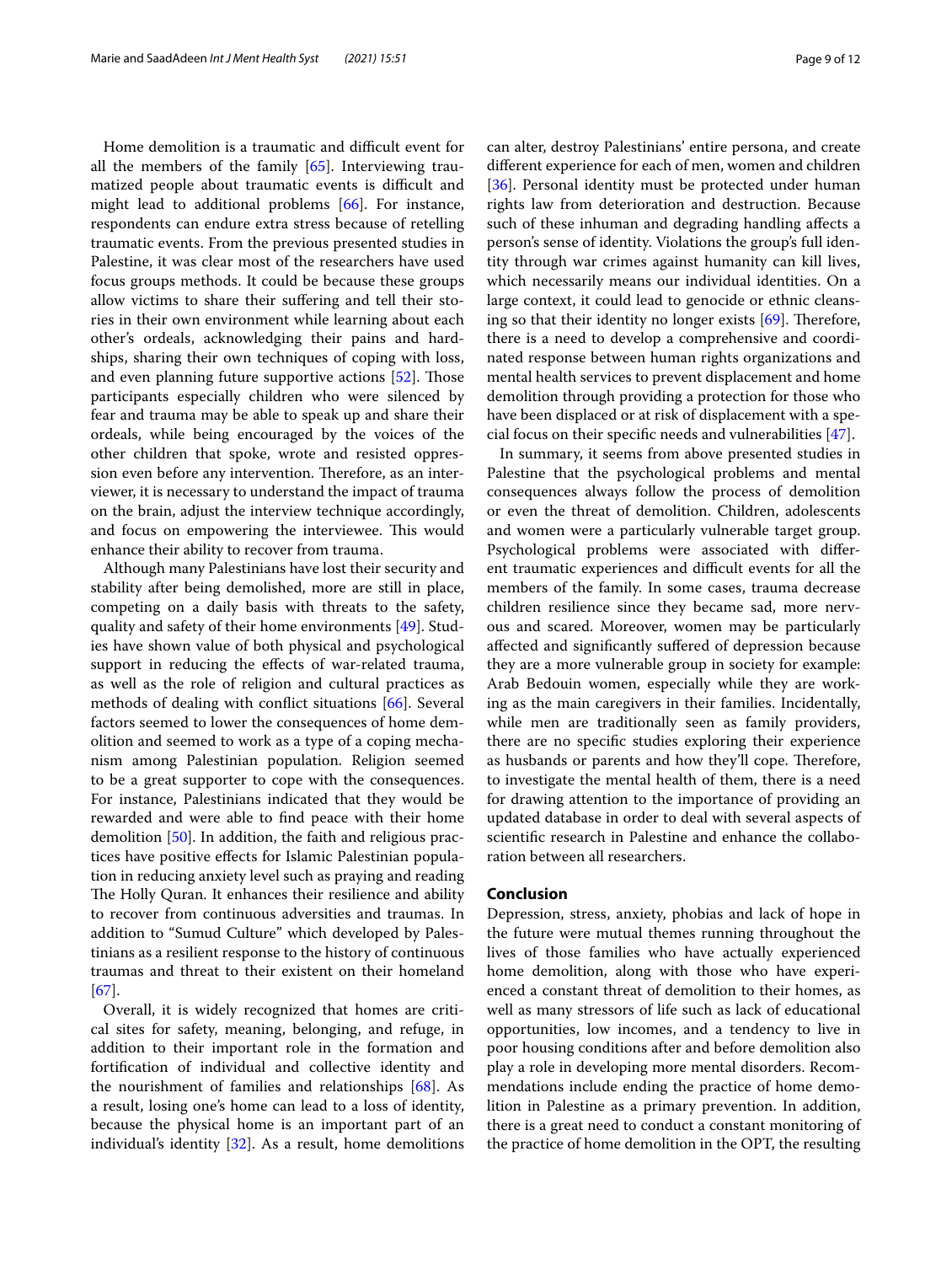displacement, the damage caused and ensure necessary assistance in particular mental health and psychological support for victims of home demolitions. Finally, there is a signifcant need to narrow down challenges facing mental health services in Palestine through placing a pressure on the government of Israel to end occupation that constitute violations of the human rights of Palestinians and thus threats to their mental health. We also recommend stopping support and arming Israel from USA and other European countries. This political pressure has a promise to stop the ethnic cleaning policy against Palestinians, promote justice and peace in the region. On the other hand, Palestinians need to enhance their resilience [[70](#page-11-2)] and reduce the risk of developing mental illness such as PTSD, anxiety [\[71](#page-11-3)] and schizophrenia [\[72\]](#page-11-4).

## **Limitations**

This paper has discussed home demolition in Palestine. Palestine is a state which seeks independence and freedom over the last 70 year  $[22]$  $[22]$  $[22]$ . Therefore, a mental health system is facing specifc challenges linked with occupation and political confict. Mental disorders remain underreported, under-resourced, under-treated, and mental health services underfunded [[32](#page-10-13)]. Besides, the research approach is still underdeveloped. The results indicated a lack of established literature studies regarding the topic. Due to this shortage, reports that are related to the topic were included. Also, there is a lack of studies that discussed home demolition from mental health perspectives.

## **Supplementary Information**

The online version contains supplementary material available at [https://doi.](https://doi.org/10.1186/s13033-021-00472-0) [org/10.1186/s13033-021-00472-0](https://doi.org/10.1186/s13033-021-00472-0).

<span id="page-9-19"></span>**Additional fle 1: Figure S1.** The map of historical Palestine.

**Additional fle 2: Table S1.** Search history, **Table S2.** Studies Characteristics into two group Quantitative and Qualitative.

#### **Acknowledgements**

Special thanks to An-Najah National University for allowing us to use their facilities. In addition to all authors in the feld of mental health in Palestine who equipped us with the relevant information for this literature. We also would like to thank Miss Zareefa Shaabna (Post Grdaute student at An-Najah National University) for reviewing the article and for proofreading.

#### **Authors' contributions**

MM conceived the idea for the study from which this article is drawn. SS collected the data, analyzed and interpreted the fndings and drafted this manuscript. MM supervised the study analysis, interpretation of fndings, and made substantive intellectual contributions to the manuscript. All authors read and approved the fnal manuscript.

#### **Funding**

There is no source of funding for this research.

#### **Availability of data and materials**

This is an evidence synthesis study, all data is available from the primary research studies, or can be circulated from the corresponding author.

#### **Declarations**

**Ethics approval and consent to participate**

# "Not applicable" in this study. **Consent for publication**

"Not applicable" in this study.

#### **Competing interests**

The authors declare that they have no competing interests in this section.

#### **Author details**

<sup>1</sup> Faculty of Medicine and Health Sciences-Nablus, AN-Najah National University, Nablus, Palestine. <sup>2</sup> Primary health care centers-Ministry of Health-Palestine, Nablus, Palestine. <sup>3</sup> Community Mental Health Nursing program, An-Najah National University, Nablus, Palestine.

### Received: 29 December 2020 Accepted: 11 May 2021 Published online: 29 May 2021

#### **References**

- <span id="page-9-0"></span>1. Palestine | History, People, & Religion. In: Encyclopædia Britannica. ; 2019. [https://www.britannica.com/place/Palestine.](https://www.britannica.com/place/Palestine)
- <span id="page-9-1"></span>2. Hussein Ibish. A "Catastrophe" That Defnes Palestinian Identity. The Atlantic. Published May 14, 2018
- <span id="page-9-2"></span>3. Giacaman R, Rabaia Y, Nguyen-Gillham V. Palestinian domestic violence: unwarranted political conclusions–Authors' reply. Lancet. 2010;375(9722):1253–4.
- <span id="page-9-3"></span>4. Palestinian Central Bureau of Statistics(2012) Special Statistical Bulletin On the 64 Th Anniversary of the Palestinian Nakba.
- <span id="page-9-4"></span>5. Palestinians were not always dependent on foreign aid. [https://thegh](https://thegharqadtree.com/palestinians-were-not-always-dependent-on-foreign-aid/) [arqadtree.com/palestinians-were-not-always-dependent-on-foreign-aid/](https://thegharqadtree.com/palestinians-were-not-always-dependent-on-foreign-aid/)
- <span id="page-9-6"></span><span id="page-9-5"></span>6. Arie S. Eyad Rajab el-Sarraj. BMJ. 2014;348(mar04 1):g1764–g1764 7. Giacaman R, Khatib R, Shabaneh L, Ramlawi A, Sabri B, Sabatinelli G, Khawaja M, Laurance T. Health status and health services in the occupied
- Palestinian territory. Lancet. 2009;373:837–49. 8. The efects of house demolitions on the family. ICAHD. Published July 28,
- <span id="page-9-7"></span>2015. Accessed May 9, 2020 [https://icahd.org/2015/07/28/the-efects-of](https://icahd.org/2015/07/28/the-effects-of-house-demolitions-on-the-family/)[house-demolitions-on-the-family/](https://icahd.org/2015/07/28/the-effects-of-house-demolitions-on-the-family/).
- <span id="page-9-18"></span><span id="page-9-8"></span>9. Qouta S, Punamäki RL, EI Sarraj E. House Demolition and Mental Health: Victims and Witnesses. J Social Distress Homeless. 1998. 7(4):279–288
- <span id="page-9-9"></span>10. Harker C. Spacing Palestine through the home. Trans Inst Br Geogr. 2009;34(3):320–32.
- <span id="page-9-10"></span>11. Establishing, Adoption, and Implementation of Energy Codes for Building Architectural Styles Survey in Palestinian Territories Mouhannad Hadid Architect. <http://www.molg.pna.ps/ecb/studies/architecture/arch.pdf>. 2002
- <span id="page-9-11"></span>12. Architecture of Palestine. Wikipedia. 2020. [https://en.wikipedia.org/wiki/](https://en.wikipedia.org/wiki/Architecture_of_Palestine#History) [Architecture\\_of\\_Palestine#History](https://en.wikipedia.org/wiki/Architecture_of_Palestine#History)
- <span id="page-9-12"></span>13. Nitzan-Shiftan A. The Israeli "Place" in East Jerusalem. City of Collision. :337–46.
- <span id="page-9-13"></span>14. Meade T. Violence and domestic space: demolition and destruction of homes in the occupied Palestinian territories. J Archit. 2011;16(1):71–87.
- <span id="page-9-14"></span>15. Maslow's Hierarchy of Basic Needs. Theneurotypical.com. 2011. [https://](https://www.theneurotypical.com/maslows_basic_needs.html) [www.theneurotypical.com/maslows\\_basic\\_needs.html](https://www.theneurotypical.com/maslows_basic_needs.html)
- <span id="page-9-15"></span>16. Crump J. Demolition. International Encyclopedia of Housing and Home. 2012;325–9.
- <span id="page-9-16"></span>17. Destruction of Property [Internet]. United Nations Office for the Coordination of Humanitarian Afairs - occupied Palestinian territory. 2019. <https://www.ochaopt.org/theme/destruction-of-property>
- <span id="page-9-17"></span>18. Amnesty: Israeli Forces Displayed Callous Indiference in Deadly Attacks on Family Homes in Gaza | Communist Party of Israel. [http://maki.org.il/](http://maki.org.il/en/?p=3066) [en/?p](http://maki.org.il/en/?p=3066)=3066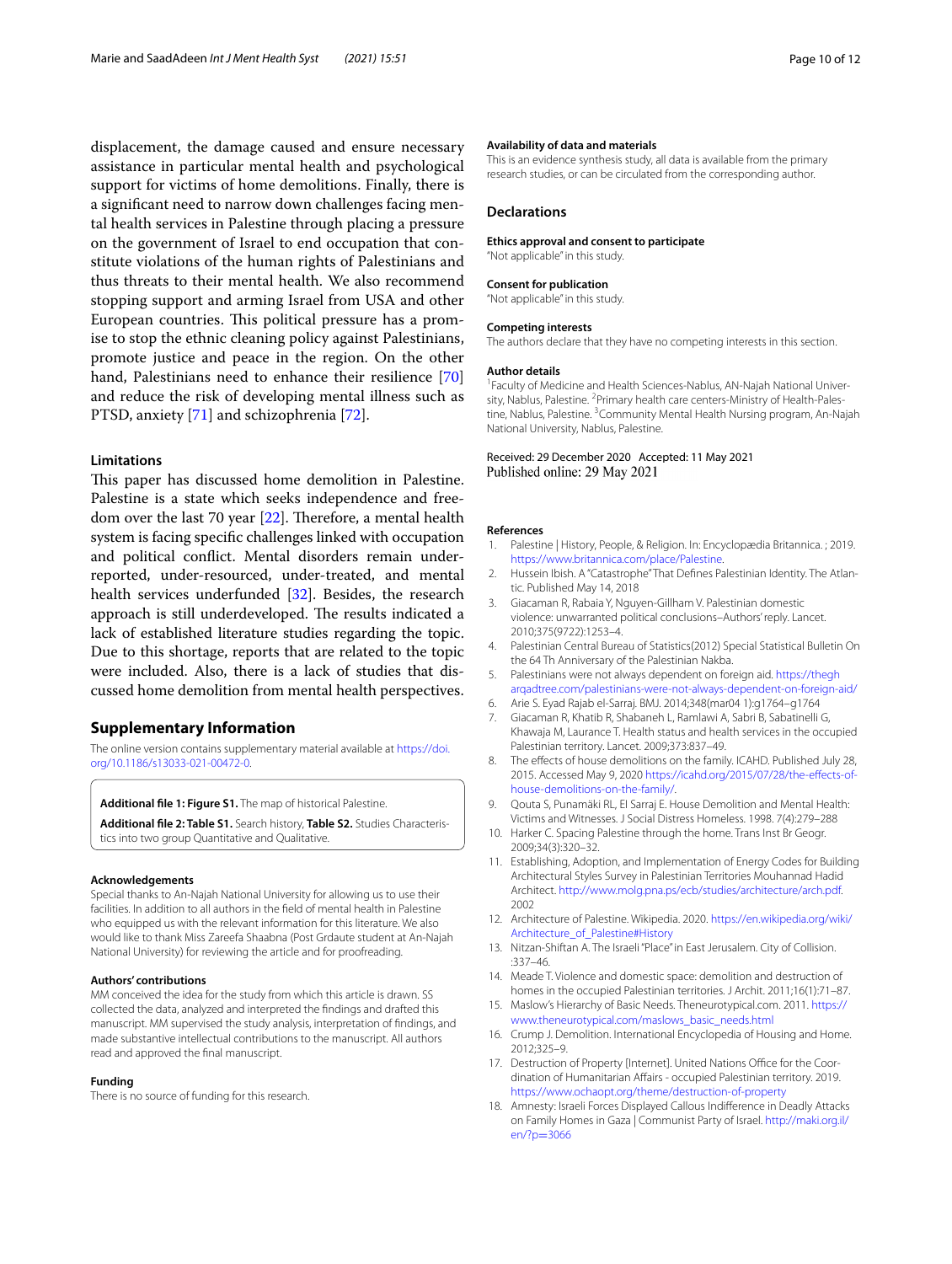- <span id="page-10-0"></span>19. de Val D'Espaux S, Madi B, Nasif J, Arabasi M, Raddad S, Madi A, et al. Strengthening mental health care in the health system in the occupied Palestinian territory. Intervention. 2011
- <span id="page-10-1"></span>20. World Health Organization, The Ottawa Charter for Health Promotion (Ottawa, Ont.: World Health Organization, 1986). [http://www.who.int/](http://www.who.int/healthpromotion/conferences/previous/ottawa/en/) [healthpromotion/conferences/previous/ottawa/en/](http://www.who.int/healthpromotion/conferences/previous/ottawa/en/)
- <span id="page-10-2"></span>21. World. Human rights and health. Who.int. World Health Organization: WHO; 2017. [https://www.who.int/news-room/fact-sheets/detail/](https://www.who.int/news-room/fact-sheets/detail/human-rights-and-health) [human-rights-and-health](https://www.who.int/news-room/fact-sheets/detail/human-rights-and-health)
- <span id="page-10-3"></span>22. Organization WH, Asia RO for S-E. WHO framework for mental health and psychosocial support after the tsunami. apps.who.int. 2005; [https://apps.](https://apps.who.int/iris/handle/10665/206077) [who.int/iris/handle/10665/206077](https://apps.who.int/iris/handle/10665/206077)
- <span id="page-10-4"></span>23. WHO | World Health Statistics 2016: Monitoring health for the SDGs. WHO. [https://www.who.int/gho/publications/world\\_health\\_statistics/2016/en/](https://www.who.int/gho/publications/world_health_statistics/2016/en/)
- <span id="page-10-5"></span>24. Marie M, Hannigan B, Jones A. Challenges for nurses who work in community mental health centres in the West Bank, Palestine. Int J Mental Health Syst. 2017. 3;11(1)
- <span id="page-10-6"></span>25. WHO details mental health impact for Palestinians under Israel occupation. Middle East Monitor. 2019. [https://www.middleeastmonitor.com/](https://www.middleeastmonitor.com/20190523-who-details-mental-health-impact-for-palestinians-under-israel-occupation/) [20190523-who-details-mental-health-impact-for-palestinians-under](https://www.middleeastmonitor.com/20190523-who-details-mental-health-impact-for-palestinians-under-israel-occupation/)[israel-occupation/](https://www.middleeastmonitor.com/20190523-who-details-mental-health-impact-for-palestinians-under-israel-occupation/)
- <span id="page-10-7"></span>26. Okasha A, Karam E. Mental health services and research in the Arab world. Acta Psychiatr Scand. 1998;98:406–13.
- <span id="page-10-8"></span>27. Marie M, Hannigan B, Jones A. Mental health needs and services in the West Bank, Palestine. Int J Ment Health Syst. 2016;10(1):23.
- <span id="page-10-9"></span>28. Caitlin Ni Chonaill. Home Demolitions. Sadaka Paper No. 15; 2012. [http://](http://www.sadaka.ie/Articles/Papers/PAPER-Home-Demolitions.pdf) [www.sadaka.ie/Articles/Papers/PAPER-Home-Demolitions.pdf](http://www.sadaka.ie/Articles/Papers/PAPER-Home-Demolitions.pdf)
- <span id="page-10-10"></span>29. B'TSELEM -The Israeli Information Center for Human Rights in the Occupied Territories Through No Fault of Their Own. 2004
- <span id="page-10-11"></span>30. Simont D. The Demolition of Homes in the Israeli Occupied Territories. [https://digitalcommons.law.yale.edu/cgi/viewcontent.cgi?article](https://digitalcommons.law.yale.edu/cgi/viewcontent.cgi?article=1632&context=yjil)=1632& [context](https://digitalcommons.law.yale.edu/cgi/viewcontent.cgi?article=1632&context=yjil)=yjil
- <span id="page-10-12"></span>31. The loss of homes and hope The efects of housing demolitions and forced evictions on the rights of Women in East Jerusalem and an assessment of the applicable legal framework. Human Rights First. 2011.
- <span id="page-10-13"></span>32. Demolition and Displacement Report - June 2019. ICAHD. 2019 [https://](https://icahd.org/2019/07/03/demolition-and-displacement-report-june-2019/) [icahd.org/2019/07/03/demolition-and-displacement-report-june-2019/](https://icahd.org/2019/07/03/demolition-and-displacement-report-june-2019/)
- <span id="page-10-14"></span>33. Magid J. 2019 saw spike in Palestinian home demolitions by Israel, rights group fnds. [www.timesofsrael.com.](http://www.timesofisrael.com) [https://www.](https://www.timesofisrael.com/2019-saw-spike-in-palestinian-home-demolitions-by-israel-rights-group-finds/) [timesofsrael.com/2019-saw-spike-in-palestinian-home-demol](https://www.timesofisrael.com/2019-saw-spike-in-palestinian-home-demolitions-by-israel-rights-group-finds/) [itions-by-israel-rights-group-fnds/](https://www.timesofisrael.com/2019-saw-spike-in-palestinian-home-demolitions-by-israel-rights-group-finds/)
- <span id="page-10-15"></span>34. January 2020 Demolition and Displacement Report. ICAHD. 2020: [https://icahd.org/2020/02/04/january-2020-demolition-and-displ](https://icahd.org/2020/02/04/january-2020-demolition-and-displacement-report/) [acement-report/](https://icahd.org/2020/02/04/january-2020-demolition-and-displacement-report/)
- <span id="page-10-16"></span>35. Overview of Israel's Demolition Policy. 2017. [https://icahd.org/wp](https://icahd.org/wp-content/uploads/sites/1/2017/12/Updated-comprehensive-information-on-demolitions-3-Dec-2017.pdf)[content/uploads/sites/1/2017/12/Updated-comprehensive-infor](https://icahd.org/wp-content/uploads/sites/1/2017/12/Updated-comprehensive-information-on-demolitions-3-Dec-2017.pdf) [mation-on-demolitions-3-Dec-2017.pdf](https://icahd.org/wp-content/uploads/sites/1/2017/12/Updated-comprehensive-information-on-demolitions-3-Dec-2017.pdf)
- <span id="page-10-17"></span>36. Halper J. The message of the bulldozers. Forced Migration Rev. 2006;26:2829.
- <span id="page-10-18"></span>37. Thabet AAM, Abed Y, Vostanis P. Emotional problems in Palestinian children living in a war zone: a cross-sectional study. Lancet. 2002;359(9320):1801–4.
- <span id="page-10-19"></span>38. Zheng Z, Gu S, Lei Y, Lu S, Wang W, Li Y, et al. Safety needs mediate stressful events induced mental disorders. Neural Plast. 2016;2016:8058093.
- <span id="page-10-20"></span>39. Sousa CA, Kemp S, El-Zuhairi M. Dwelling within political violence: Palestinian women's narratives of home, mental health, and resilience. Health Place. 2014;30:205–14.
- <span id="page-10-21"></span>40. B. Brown and D. Perkins, "Disruptions in place attachment," in I. Altman and S.M. Low, Place attachment. A conceptual inquiry, (New York, NY, US: Plenum Press, 1992), pp. 279–304
- <span id="page-10-22"></span>41. M. Fried, "Continuities and discontiuities of place," Journal of Environmental Psychology 20/3 (2000), pp. 193- 205; M. Fullilove, "Psychiatric implications of displacement: Contributions from the psychology of place," American Journal of Psychiatry 153/12 (1996), pp. 1516–1523; Steel
- <span id="page-10-23"></span>42. Abu-Saad I. "Introduction: State rule and indigenous resistance among al naqab Bedouin Arabs", Hagar: Studies in Culture. Polity Identities. 2008;8(2):2–24.
- <span id="page-10-24"></span>43. S. Abu-Bader and D. Gottlieb, Poverty, education and employment in the Arab-Bedouin society: A comparative view (Jerusalem: National

Insurance Institute, 2012). [http://www.btl.gov.il/Publications/research/](http://www.btl.gov.il/Publications/research/Documents/mechkar_98.pdf) [Documents/mechkar\\_98.pdf](http://www.btl.gov.il/Publications/research/Documents/mechkar_98.pdf).

- <span id="page-10-25"></span>44. Human Rights Watch, Off the map: Land and housing rights violations in Israel's unrecognized Bedouin villages(Human Rights Watch, 2008.) <http://www.hrw.org/reports/2008/iopt0308/iopt0308web.pdf>
- <span id="page-10-26"></span>45. Daoud N, Jabareen Y. J U N E 2 0 1 4 Depressive Symptoms Among Arab Bedouin Women Whose Houses are Under Threat of Demolition in Southern Israel: A Right to Housing Issue.
- <span id="page-10-27"></span>46. Ibid.; K.E. Miller and A. Rasmussen, War exposure, daily stressors and mental health in confict and post-confict settings: Bridging the divide between trauma-focused and psychosocial framework Social Science & Medicine 70/(2010), pp. 7–16
- <span id="page-10-28"></span>47. Save the Children (2009), Life on the Edge: The struggle to survive and the impact of forced displacement in high risk areas of the occupied Palestinian territory, Summary of Research fndings. Retrieved on 09–06–2016 through: [http://www.savethechildren.org.uk/en/54\\_9515.](http://www.savethechildren.org.uk/en/54_9515.htm) [htm](http://www.savethechildren.org.uk/en/54_9515.htm)
- <span id="page-10-29"></span>48. Alhaq.org (2016). Al-Haq Defending human rights in Palestine since 1979. Retrieved on 09–06–2016 through:<http://www.alhaq.org/>
- <span id="page-10-30"></span>49. Van Der Meijden A, Stuifbergen J. The Consequences Of Punitive Home Demolition In The Occupied Palestinian territories A case study in the West Bank. Master thesis International Crimes and Criminology. 2065.
- <span id="page-10-31"></span>50. Al-Said H, Braun-Lewensohn O, Sagy S. Sense of coherence, hope, and home demolition are diferentially associated with anger and anxiety among Bedouin Arab adolescents in recognized and unrecognized villages. Anxiety Stress Coping. 2018;31(4):475–85.
- <span id="page-10-32"></span>51. Braun-Lewensohn O, Sagy S, Al SH. Stress reactions and coping strategies among bedouin arab adolescents exposed to demolition of houses. Stress Health. 2013;30(4):333–42.
- <span id="page-10-33"></span>52. Shalhoub-Kevorkian N. The political economy of children's trauma: a case study of house demolition in Palestine. Fem Psychol. 2009;19(3):335–42.
- <span id="page-10-34"></span>53. Bandura A. Social cognitive theory. In: Vasta R, editor. Annals of child development, vol. 6. Six theories of child development. Greenwich, CT: JAI Press; 1989. p. 1–60.
- <span id="page-10-35"></span>54. Bowlby J. Attachment and loss: Separation, anxiety and anger. New York: Basic Books; 1973.
- <span id="page-10-36"></span>55. Joronen M, Grifths M. The afective politics of precarity: Home demolitions in occupied Palestine. Environ Planning D Soc Space. 2019;37(3):561–76.
- <span id="page-10-37"></span>56. Henri L. The production of space Cambridge. MA: Blackwell; 1991.
- <span id="page-10-38"></span>57. Karimzadeh M, Rostami M, Teymouri R, Moazzen Z, Tahmasebi S. The association between parental mental health and behavioral disorders in pre-school children. Electron Physician. 2017;9(6):4497–502.
- <span id="page-10-39"></span>58. Riahi F, Amini F, Salehi VM. Children's behavioral problems and their relationship with maternal mental health. J Jahrom University Medical Sci. 2010;10:41–6.
- <span id="page-10-40"></span>59. Housing and Health. World Health Organization. 2019 Jan 21; [https://](https://www.who.int/hia/housing/en/) [www.who.int/hia/housing/en/](https://www.who.int/hia/housing/en/)
- <span id="page-10-41"></span>60. Bonnefoy XR, Braubach M, Moissonnier B, Monolbaev K, Röbbel N. Housing and health in europe: preliminary results of a Pan-European Study. Am J Public Health. 2003;93(9):1559–63.
- <span id="page-10-42"></span>61. Pevalin DJ, Reeves A, Baker E, Bentley R. The impact of persistent poor housing conditions on mental health: A longitudinal population-based study. Prev Med. 2017;105:304–10.
- <span id="page-10-43"></span>62. Folkman S. Stress: Appraisal and Coping. Encyclopedia of Behavioral Medicine. 2013;1913–5.
- <span id="page-10-44"></span>63. Berg I. Caught in Crossfre: Children and the Northern Ireland Confict. By Ed Cairns. Belfast: The Appletree Press. 1987. 179 pp. £5.95(pb), £11.95(hb). British Journal of Psychiatry. 1987 Dec;151(6):879–879
- <span id="page-10-45"></span>64. Liu X, Tein J-Y, Zhao Z. Coping strategies and behavioral/emotional problems among Chinese adolescents. Psychiatry Research.126(3):275–85. <https://www.sciencedirect.com/science/article/pii/S0165178104000411>
- <span id="page-10-46"></span>65. Green P, Smith A. Evicting Palestine State Crime Journal. 2016;5(1):81.
- <span id="page-10-47"></span>66. Murthy RS, Lakshminarayana R. Mental health consequences of war: a brief review of research findings. World psychiatry: official journal of the World Psychiatric Association (WPA). 2006. 5(1):25–30. [https://www.ncbi.](https://www.ncbi.nlm.nih.gov/pubmed/16757987) [nlm.nih.gov/pubmed/16757987](https://www.ncbi.nlm.nih.gov/pubmed/16757987)
- <span id="page-10-48"></span>67. Marie M, Hannigan B, Jones A. Social ecology of resilience and Sumud of Palestinians. Health (London, England: 1997).2018. 1;22(1):20–35. [https://](https://www.ncbi.nlm.nih.gov/pubmed/28177266) [www.ncbi.nlm.nih.gov/pubmed/28177266](https://www.ncbi.nlm.nih.gov/pubmed/28177266)